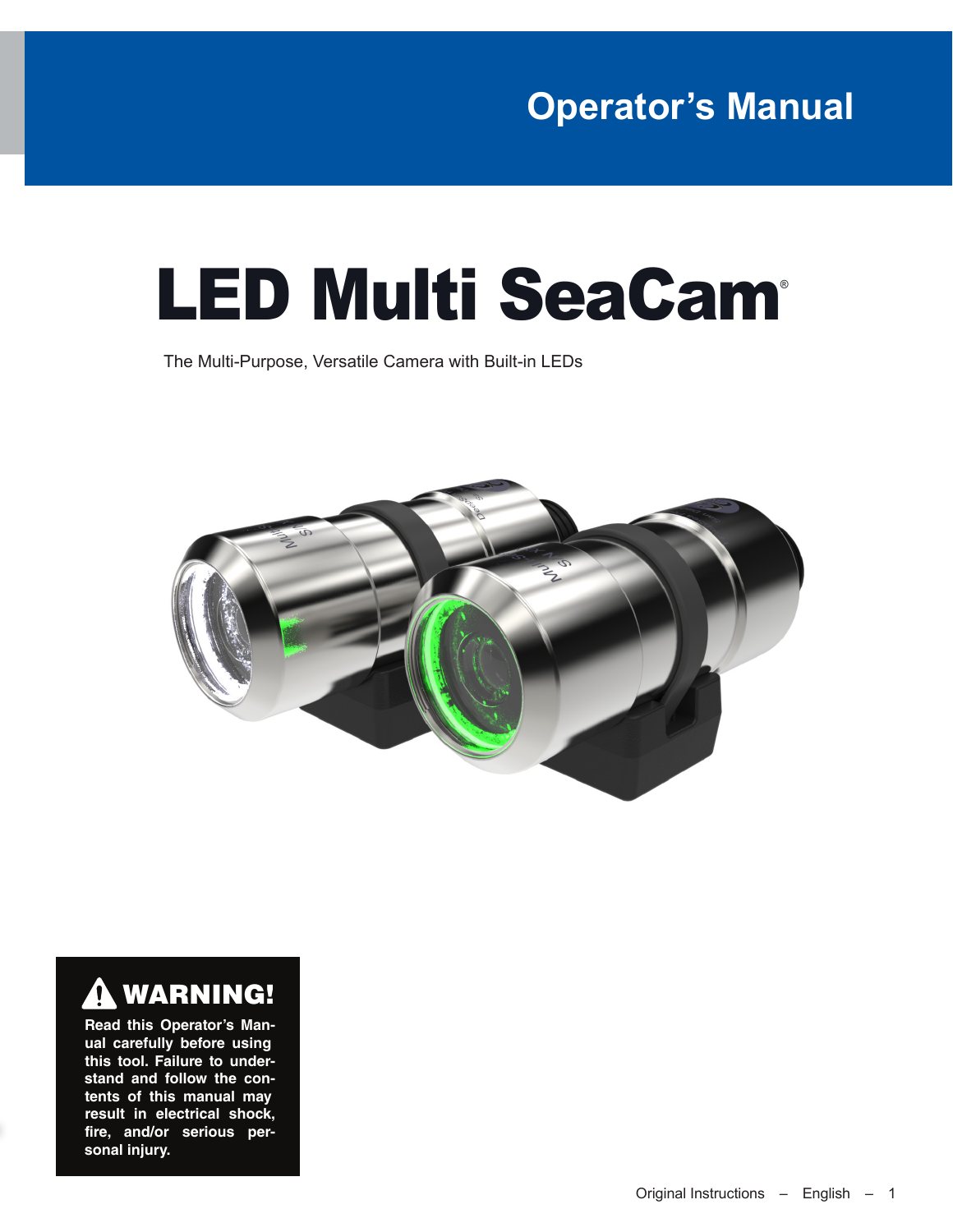## **Specification Overview**

<span id="page-1-0"></span>

|                                          | <b>MSC-1075</b>                                           | <b>MSC-2075</b>     |  |
|------------------------------------------|-----------------------------------------------------------|---------------------|--|
| <b>Optical Specifications</b>            |                                                           |                     |  |
| Lens                                     |                                                           | 3.0 mm, f/2.0       |  |
| <b>Focus</b>                             |                                                           | <b>Fixed focus</b>  |  |
| <b>Depth of Field</b>                    | 10 cm [4 in.] to infinity                                 |                     |  |
| <b>FOV in Air</b>                        | 86° H x 63° V x 95° D                                     |                     |  |
| <b>FOV in Water</b>                      | 64° H x 45.5° V x 74° D                                   |                     |  |
| <b>Video Specifications</b>              |                                                           |                     |  |
| <b>Image Sensor</b>                      | 1/3.2 inch CMOS image sensor                              |                     |  |
| <b>Number of Pixels</b>                  | 1280 H x 486 V (NTSC);<br>1211 H x 576 V (PAL)            |                     |  |
| <b>Resolution</b>                        | 600 TV lines horizontal                                   |                     |  |
| <b>Scene</b><br><b>Illumination</b>      | <b>TBD</b>                                                | 0.59 Lux at f2.0    |  |
| <b>Signal to Noise</b>                   | 50 dB                                                     |                     |  |
| <b>Video</b><br><b>Output</b>            | 1.0 volt peak-to-peak into 75 ohm                         |                     |  |
| <b>Video</b><br><b>Format</b>            | NTSC or PAL (B&W)                                         | NTSC or PAL (color) |  |
| <b>Environmental Specifications</b>      |                                                           |                     |  |
| <b>Depth Rating</b>                      | 4,000 m                                                   |                     |  |
| <b>Operating Temp.</b>                   | -20° C to 40° C<br>[-4° F to 104° F]                      |                     |  |
| <b>Electrical Specifications</b>         |                                                           |                     |  |
| <b>Input Voltage</b>                     |                                                           | 10 to 36 VDC        |  |
| <b>Power</b>                             | Camera: 0.93 W max<br>LED: 0 to 3.1 W<br>Total: 3.2 W max |                     |  |
| <b>LED Color Ring</b>                    | Green                                                     | White               |  |
| <b>Mechanical Specifications</b>         |                                                           |                     |  |
| <b>Housing</b>                           | Titanium                                                  |                     |  |
| <b>Port</b>                              | Sapphire                                                  |                     |  |
| Outer<br><b>Diameter</b>                 | 47.4 mm [1.86 in.]                                        |                     |  |
| <b>Overall Length</b><br>(w/o connector) | 106.5 mm [4.19 in.]                                       |                     |  |
| <b>Weight in Air</b>                     | 459 g [16 oz.]                                            |                     |  |
|                                          |                                                           |                     |  |

#### **Standard Connector**

#### **BH4MP**



2 = Power 3 = Video

4 = Not Used

er connectors and pin-out options are available upon request.

#### **Dimensions**



**[inch] mm**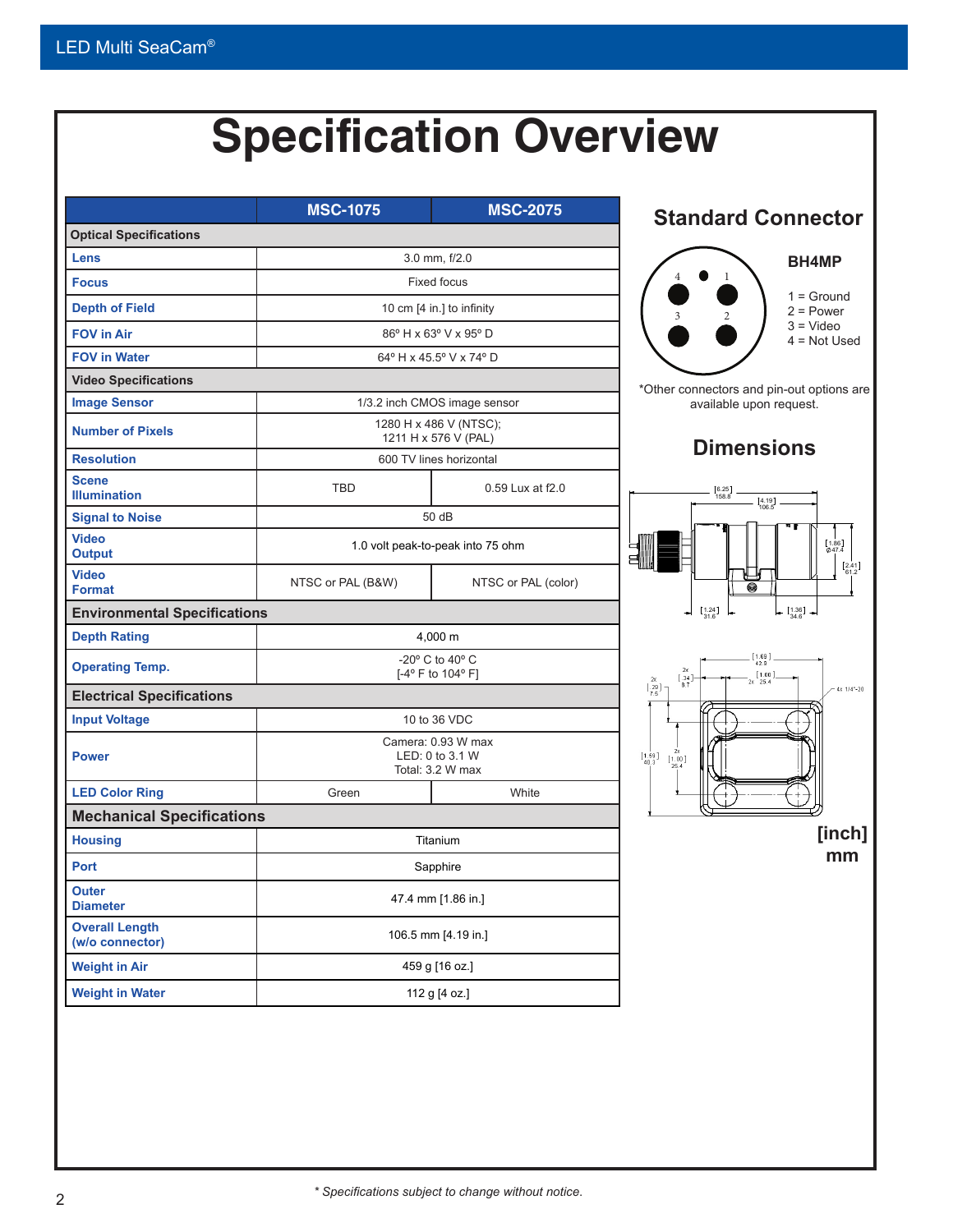## **Table of Contents**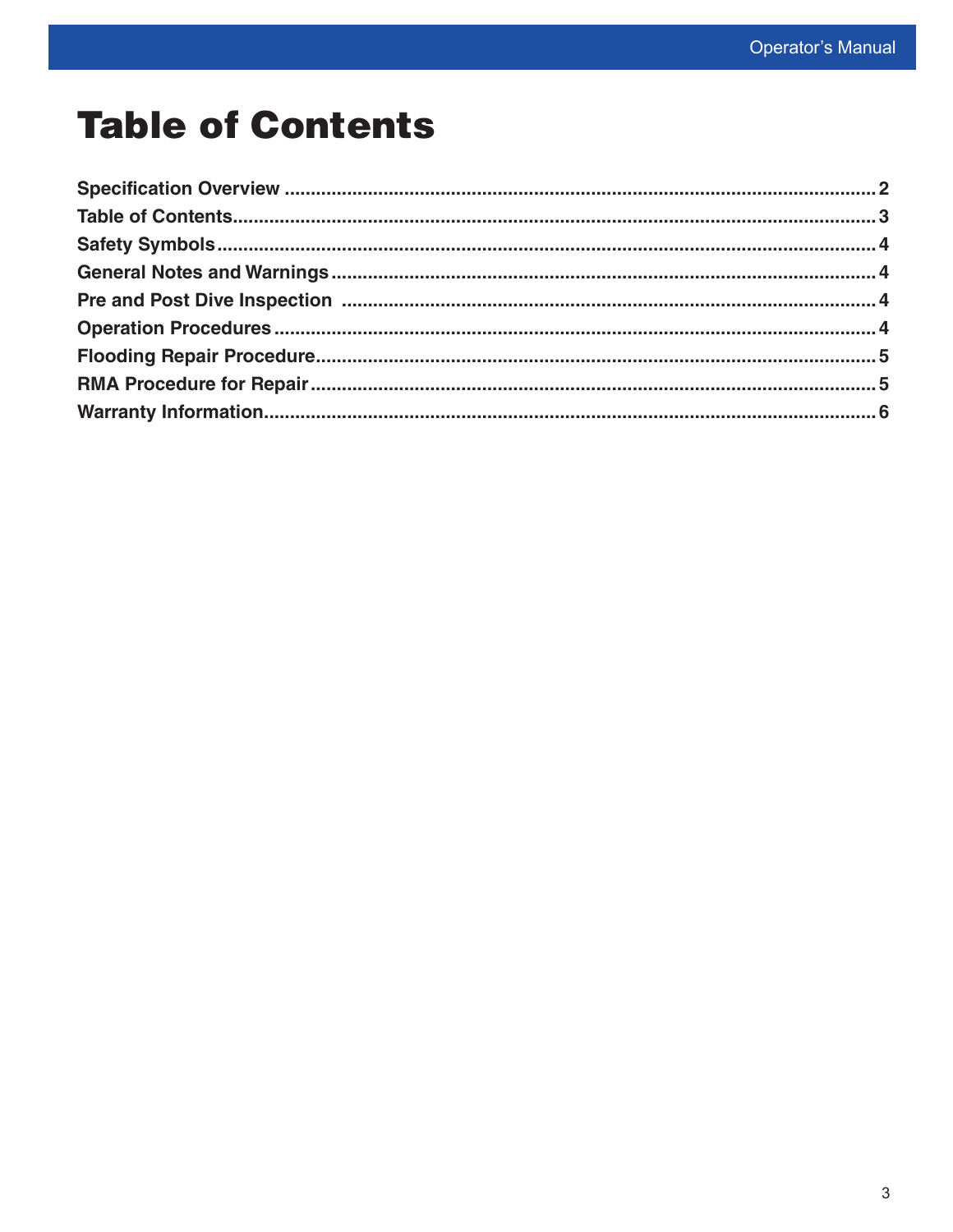#### <span id="page-3-0"></span>Safety Symbols

In this operator's manual and on the product, safety symbols are used to communicate important safety information. This section is provided to improve understanding of these symbols.



This is the safety alert symbol. It is used to alert you to potential personal injury hazards. Obey all safety messages that follow this symbol to avoid possible injury or death.

DANGER indicates a hazardous situation which, if not avoided, could result in death or serious injury.  $\mathbf A$  danger

- WARNING indicates a hazardous situation which, if not avoided, could result in damage to the product or bodily harm.  $\triangle$  WARNING
- CAUTION indicates a hazardous situation which, if not avoided, could result in minor or moderate injury. **A** CAUTION
- *NOTICE*

NOTICE indicates information that relates to the protection of property.



This symbol means read the operator's manual carefully before using the equipment. The operator's manual contains important information on the safe and proper operation of the equipment.

This symbol means always wear safety glasses with side shields or goggles when handling or using this equipment to reduce the risk of eye injury.



#### General Notes and Warnings

The LED Multi SeaCam supports a variety of connectors, camera modules, depth ratings, and pin-outs. By looking into the front port of the camera, the user can see the model, depth rating, video format as well as the pin out orientation. Be sure to verify pin-out orientation before use.

It is very important when preparing the system for deployment that the cable, at both the camera and topside ends, be carefully dressed to provide complete strain relief to the connectors. Failure of the strain relief provisions will almost certainly damage the connectors and possibly other elements of the system.



**Do not operate any high voltage electrical equipment in or around water without using a Ground Fault Interrupt circuit (GFI) and an isolation transformer, especially when divers are in the water.**

#### **A WARNING**

**Never place the camera in a vice or other hard clamping tool. Should it become necessary to hold**  **the camera more tightly than can be managed by hand, use a clean, good quality strap wrench.**

#### Pre and Post Dive Inspection

Rinse your LED Multi SeaCam in fresh water after use in saltwater.

Always check to make sure that the rear bulkhead connector assembly is secured before deployment. Before and after each deployment, check the following areas for damage, wear or corrosion:

- Rear bulkhead connector assembly
- Video cable
- Front window

#### Operation Procedures

#### Operation Instruction

- 1. Prepare a power supply with 11-30 VDC output.
- 2. Plug the red  $[positive(+)]$  and black  $[negative(-)]$ banana plugs of the camera cable into their respective jacks on the power supply.
- 3. Plug the BNC connector on the topside of the cable into the monitor or VCR video-in jack (a BNC-to-RCA adapter may be required by the monitor/VCR in use).
- 4. Lubricate the camera bulkhead connector with an appropriate silicone lubricant (spray type rec-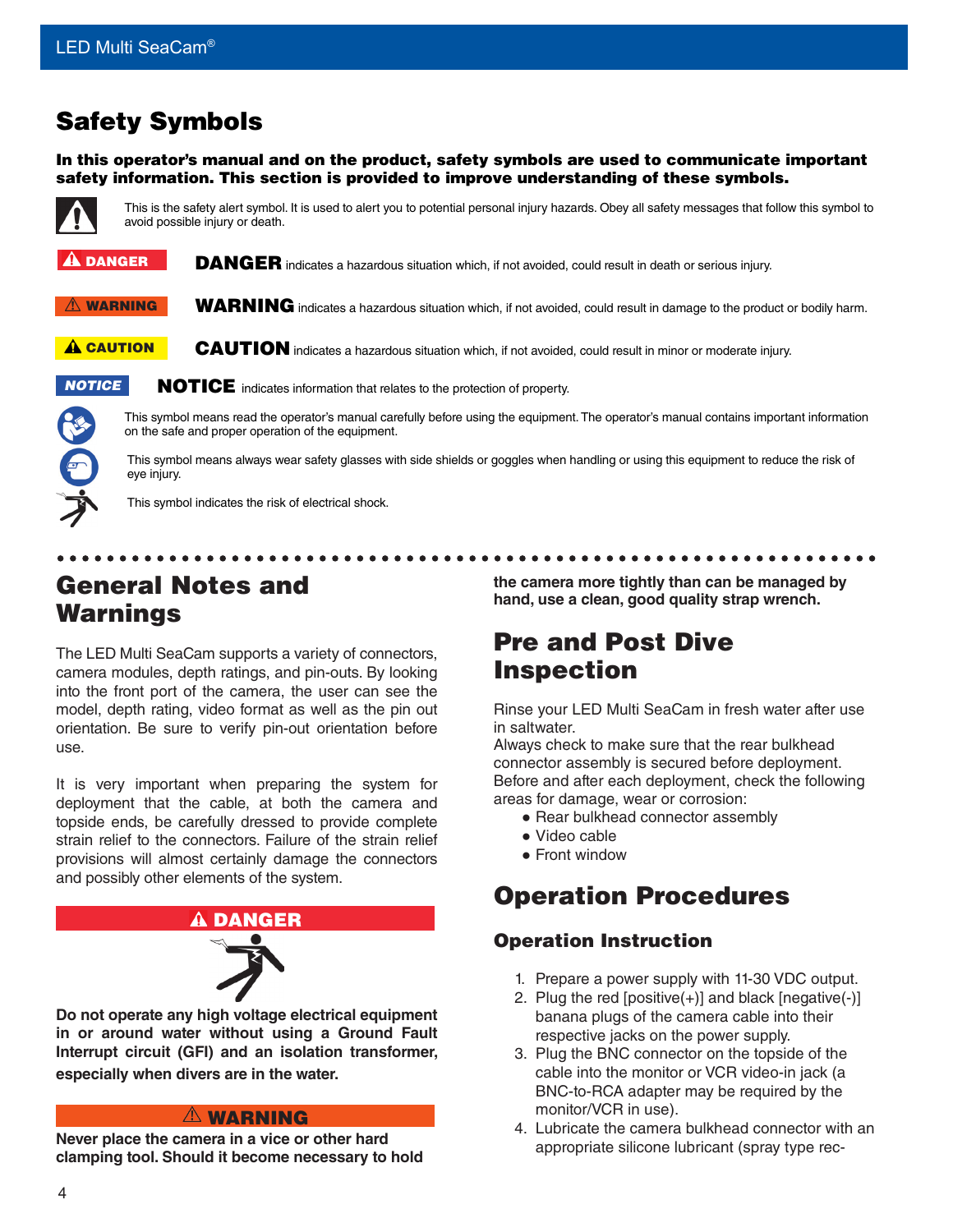<span id="page-4-0"></span>ommended), and using a linear motion plug the female inline connector into the male bulkhead connector on the back of the camera.

5. Screw the locking sleeves together firmly (hand tight-do not use tools). The camera is now ready for operation; switch the power supply ON to power the camera. The camera draws a maximum of 410mA of current during operation, and will work when supplied between 11-30 volts DC.

#### LED Ring Operation

The LED ring built into this camera will operate in four modes: Hi, Med, low, Off. The illumination is adjusted by toggling the power to the camera on and off. If camera is powered by a buffered power supply, leave switch in off position for at least 3 seconds when toggling through LED illumination levels. If power is off for more than 10 seconds the camera will default to the Hi setting.

#### DANGER

**After each deployment, carefully check to make sure the camera has not flooded. It is possible for the camera to partially flood and then reseal itself while underwater. Upon surfacing, the camera can become internally pressurized, which may be potentially dangerous. Additionally, if the power remains on when the camera has partially flooded, it is possible for electrolytic generation of an explosive mixture of hydrogen and oxygen gases. If a camera appears flooded upon removal from the water, it should be treated as potentially dangerous. Point the camera away from persons and valuable equipment and make sure that the power is disconnected. See the Flooding Repair Procedure for more information.**

#### Flooding Repair Procedure

If the camera stops working while underwater, you should assume that it has been flooded. When working on a potentially flooded camera, it is important to use appropriate personal protective equipment to include, at a minimum, eye and hand protection.

- 1. Immediately turn off the power to the unit.
- 2. Open the housing by removing the rear end cap-retaining ring. Grasp the rear end cap in one hand and the camera housing in the other. With care, separate the two components using a linear motion. If required gently twist components while separating.
- 3. Pour out any water trapped in the housing.
- 4. If the camera is completely flooded, rinse the internal components with clean fresh water in order to minimize contamination and corrosion.
- 5. Allow parts to dry in air or a convection oven set at 60° C (190° F). IMPORTANT! DeepSea Power & Light cannot be responsible for any damage incurred during emergency field repairs. Such repairs should be undertaken only as a last resort and by qualified personnel.

#### Troubleshooting

- 1. If the camera stops working while underwater assume that it has been flooded. See Flooding Repair procedure.
- 2. Once it has been determined that the camera is not flooded, or if it does not turn on during pre-deployment checks, troubleshoot in the following sequence:
	- a. Check the cable/inline connector to make sure that correct voltage and current are being supplied, and that the correct sockets are being used. See page 2 of this manual for electrical specs and connector pin-outs.
	- b. Remove the connector. Inspect the assembly for visual signs of wear. Use a multi-meter check for continuity or shorts in the connector. Try a spare connector, if available.
	- c. Check the wires that go from the power supply to the camera base for wear. If they appear worn, replace them.
	- d. Check to make sure that the power supply board is securely attached to the camera. If it is loose, check for damage on the board. If there appears to be no damage, reattach the board to the camera. Try using a spare driver board if available.
	- e. If the camera still does not work, return it to DSPL using the RMA Procedure.

#### RMA Procedure for Repair

Should it be necessary to return your camera to the factory, follow the procedure for the Flooded Camera Repair above, and by leaving the connector partially unscrewed. For warranty and non-warranty repairs please contact DeepSea Power & Light for a RMA number prior to returning your item. Please have your light model number, serial number and any other pertinent information along with a description of the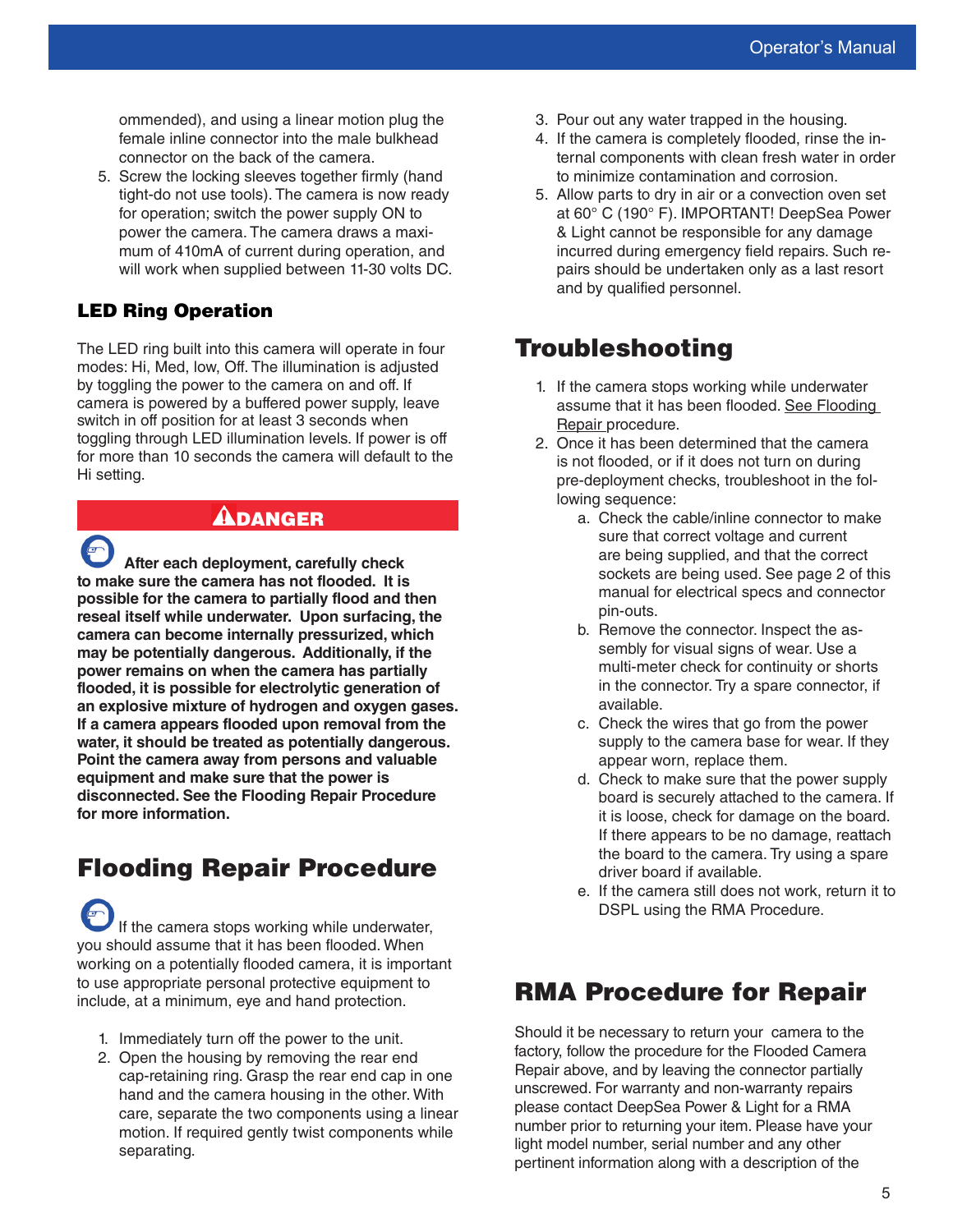<span id="page-5-0"></span>problem, on hand when you call, or include them in a fax or e-mail. When shipping your item, be sure that the freight is pre-paid (CODs will not be accepted) and that the RMA number is clearly printed on the outside of the box. All shipments should be sent to the address below:

**DeepSea Power & Light Attn: RMA #### 4033 Ruffin Road San Diego, CA 92123-1817 U.S.A Tel: (858) 576-1261 Fax: 858-576-0219 Email: RMA@deepsea.com**

#### Warranty Information

#### Limited Warranty

Seller warrants that the goods (except internal electronic components) sold under this contract will be free from defect in material and workmanship for a period of one year from the date of shipment from the factory, if they have been properly used. Internal electronic components are warranted for 90 days from the date of shipment from the factory, if they have been properly used. This warranty will be limited to the repair or replacement of parts and the necessary labor and services required to repair the goods. IT IS EXPRESSLY AGREED THAT THIS WARRANTY WILL BE IN LIEU OF ALL WARRANTIES OF FITNESS AND IN LIEU OF THE WARRANTY OF MERCHANTABILITY. This warranty is the exclusive and only warranty to pass with the goods under this contract. No agent, employee, or representative of the Seller has any authority to bind Seller to any information, representation, or warranty concerning the goods sold under this contract, and unless an affirmation, representation, or warranty made by an agent, employee, or representative is specifically included within this contract, it will not be enforceable by Buyer. If notice of defect is given to DeepSea Power & Light LLC within such 90 day or one year warranty period, the sole obligation of DeepSea Power & Light LLC shall be to furnish new or repaired parts free of charge in exchange for parts which have been proved defective and does not include any other costs such as the cost of removal of the defective part, installation, labor, or consequential damages of any kind, the exclusive remedy being to require DeepSea Power & Light LLC to furnish such new parts. Under no circumstances shall the Buyer be entitled to recover any incidental damages as that term is defined in Commercial Code §2715.



T: (858) 576-1261 F: (858) 576-0219 www.deepsea.com sales@deepsea.com